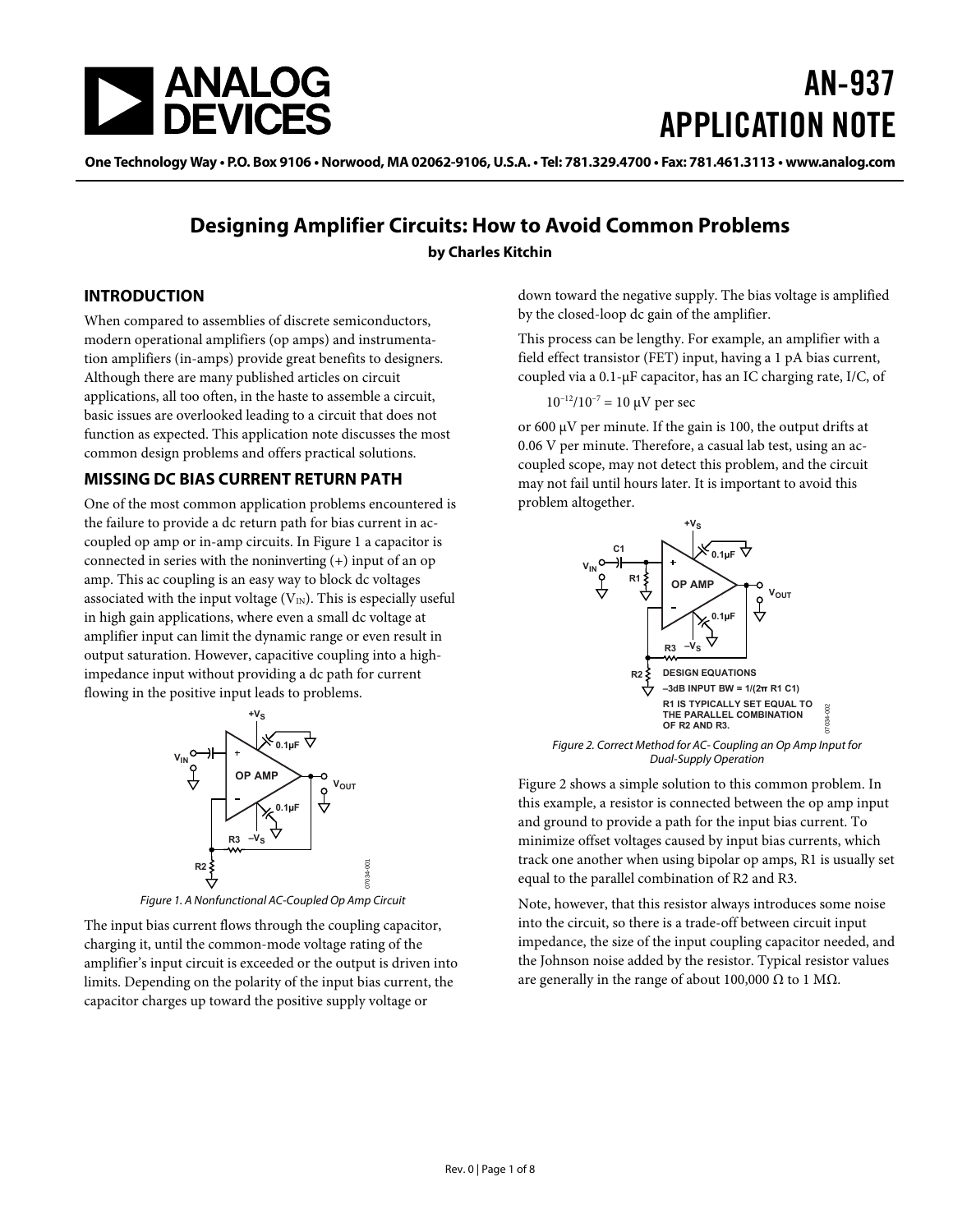## TABLE OF CONTENTS

| Supplying Reference Voltages for In-Amps, Op Amps, and |  |
|--------------------------------------------------------|--|
|                                                        |  |

| Correctly Providing In-Amp Reference Voltage4          |  |
|--------------------------------------------------------|--|
| Preserving PSR When Amplifiers Are Referenced from the |  |
|                                                        |  |
|                                                        |  |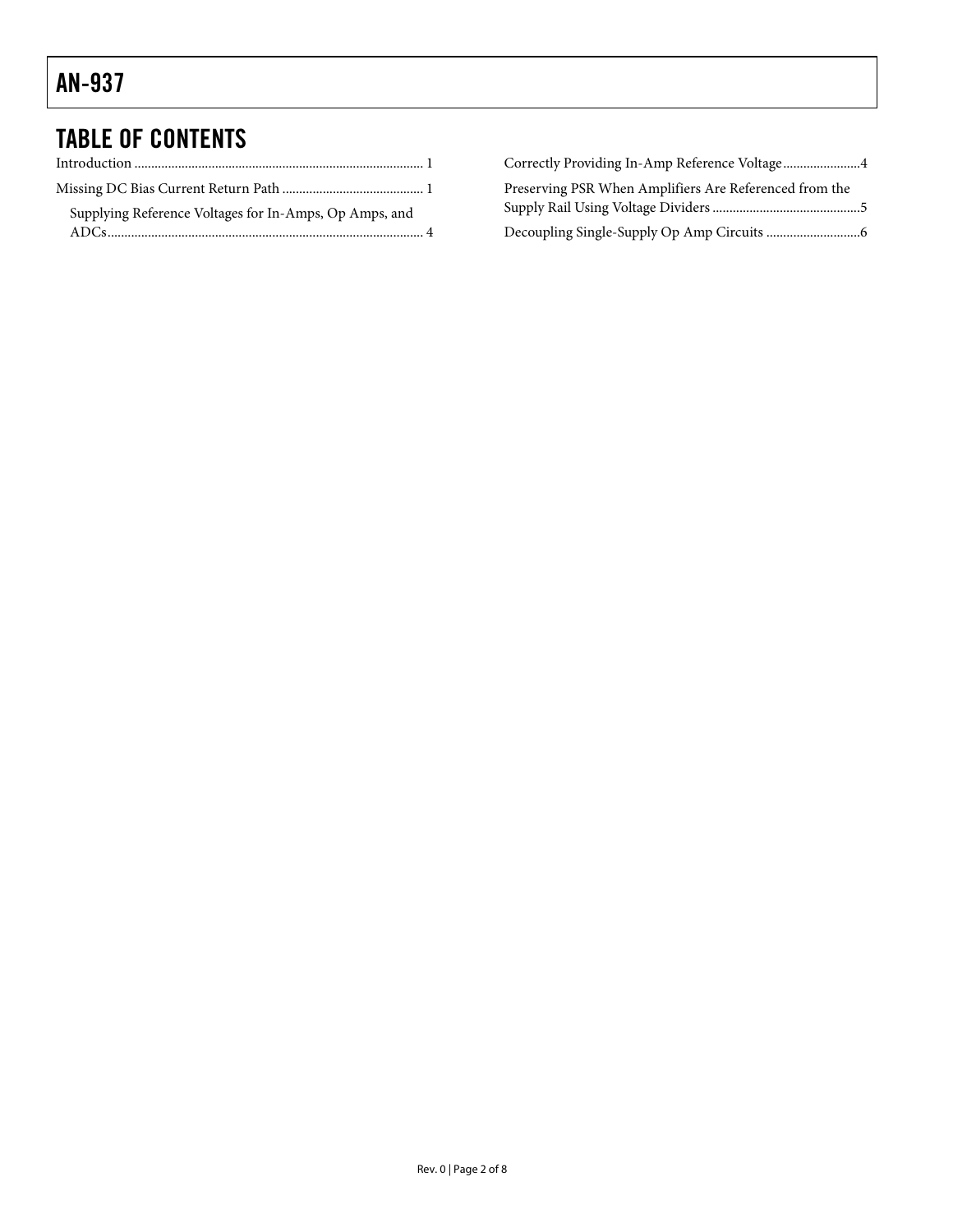A similar problem can affect an in-amp circuit. [Figure 3](#page-2-0) shows in-amp circuits that are ac-coupled using two capacitors, without providing an input bias current return path. This problem is common with in-amp circuits using both dual-power supplies (Figure 3a) and single-power supplies (Figure 3b).



<span id="page-2-2"></span><span id="page-2-0"></span>The problem can also occur with transformer coupling, as in [Figure 4](#page-2-1), if no dc return path to ground is provided in the transformer's secondary circuit.



<span id="page-2-1"></span>Figure 4. A Nonfunctional Transformer-Coupled In-Amp Circuit

Simple solutions for these circuits are shown in [Figure 5](#page-2-2) and [Figure 6](#page-2-3). A high value resistance (R<sub>A</sub>, R<sub>B</sub>) is added between each input and ground. This is a simple and practical solution for dual-supply in-amp circuits. The resistors provide a discharge path for input bias currents. In the dual-supply example, both inputs are referenced to ground. In the single-supply example, the inputs can be referenced either to ground ( $V_{CM}$  tied to ground) or to a bias voltage, usually one-half the maximum input voltage range.



Figure 5. Correct Method for Transformer Input Coupling to an In-Amp

07034-006

The same principle can be used for transformer-coupled inputs [\(Figure 5](#page-2-2)) unless the transformer secondary winding has a center tap, which can be grounded or connected to  $V_{CM}$ . In these circuits, there is a small offset voltage error due to mismatches between the resistors and/or the input bias currents. To minimize these errors, a third resistor, about  $\frac{1}{10}$ <sup>th</sup> their value (but still large compared to the differential source resistance), can be connected between the two in-amp inputs (thus bridging both resistors).



<span id="page-2-3"></span>Figure 6. A High Value Resistor Between Each Input and Ground Supplies the Necessary Bias Current Return Path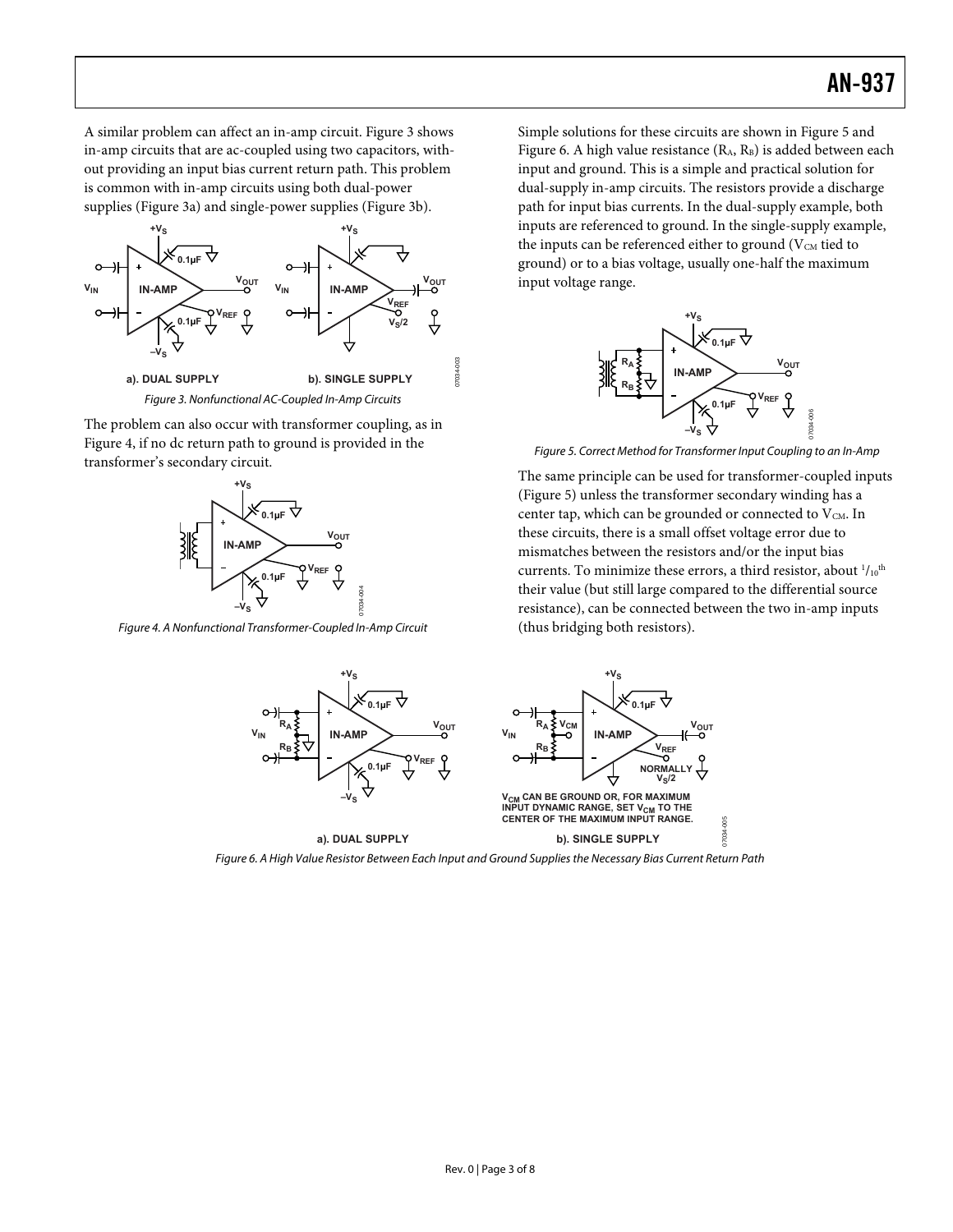#### <span id="page-3-0"></span>**SUPPLYING REFERENCE VOLTAGES FOR IN-AMPS, OP AMPS, AND ADCS**

[Figure 7](#page-3-1) shows a single-supply circuit where an in-amp is driving a single-ended analog-to-digital converter (ADC). The amplifier reference provides a bias voltage corresponding to zero differential input, and the ADC reference provides the scale factor. A simple RC low-pass antialiasing filter is often used between in-amp output and ADC input to reduce out-ofband noise. Often designers are tempted to use simple approaches, such as resistance dividers, to supply the in-amp and ADC reference voltages. This can lead to errors with some in-amps.



Figure 7. An In-Amp Drives an ADC in a Typical Single-Supply Circuit

#### <span id="page-3-1"></span>**CORRECTLY PROVIDING IN-AMP REFERENCE VOLTAGE**

A common assumption is that the in-amp reference-input terminal is at high impedance, since it is an input. Therefore, a designer may be tempted to connect a high impedance source, such as a resistive divider, to the reference pin of an in-amp. This can introduce serious errors with some types of instrumentation amplifiers (see [Figure 8](#page-3-2)).

For example, a popular in-amp design configuration uses three op amps connected as shown in [Figure 8.](#page-3-2) The overall signal gain is

$$
G = \left(1 + \frac{R_5}{R_G} + \frac{R6}{R_G}\right)\left(\frac{R_2}{R_1}\right)
$$

where:

$$
\frac{R_2}{R_1}=\frac{R_4}{R_3}
$$

The gain for the reference input (if driven from low impedance) is unity. However, in this example, the in-amp has its reference pin tied directly to a simple voltage divider. This unbalances the symmetry of the subtractor circuit and the division ratio of the voltage divider. This reduces the in-amp's common-mode rejection and its gain accuracy. However, in some cases, R4 is accessible, thus its resistance value can be reduced by an amount equal to the resistance looking back into the paralleled legs of the voltage divider (50 kΩ in this case). In this case, the circuit behaves as though a low impedance voltage source equal to one-half the supply voltage is applied to the original value of R4. In addition, the subtractor accuracy is maintained.

This approach can not be used if the in-amp is provided as a closed single package (an IC). Another consideration is that the temperature coefficients of the resistors in the voltage divider should track those of R4 and the other resistors in the subtractor. Finally, the approach locks out the possibility of having the reference be adjustable. If, on the other hand, one attempts to use small resistor values in the voltage divider to make the added resistance negligible, this increases power supply current consumption and increases the dissipation of the circuit. Such brute force is not a good design approach.

[Figure 9](#page-4-1) shows a better solution, using a low power op amp buffer between the voltage divider and the in-amp reference input. This eliminates the impedance matching and temperature tracking problem and allows the reference to be easily adjustable.



<span id="page-3-2"></span>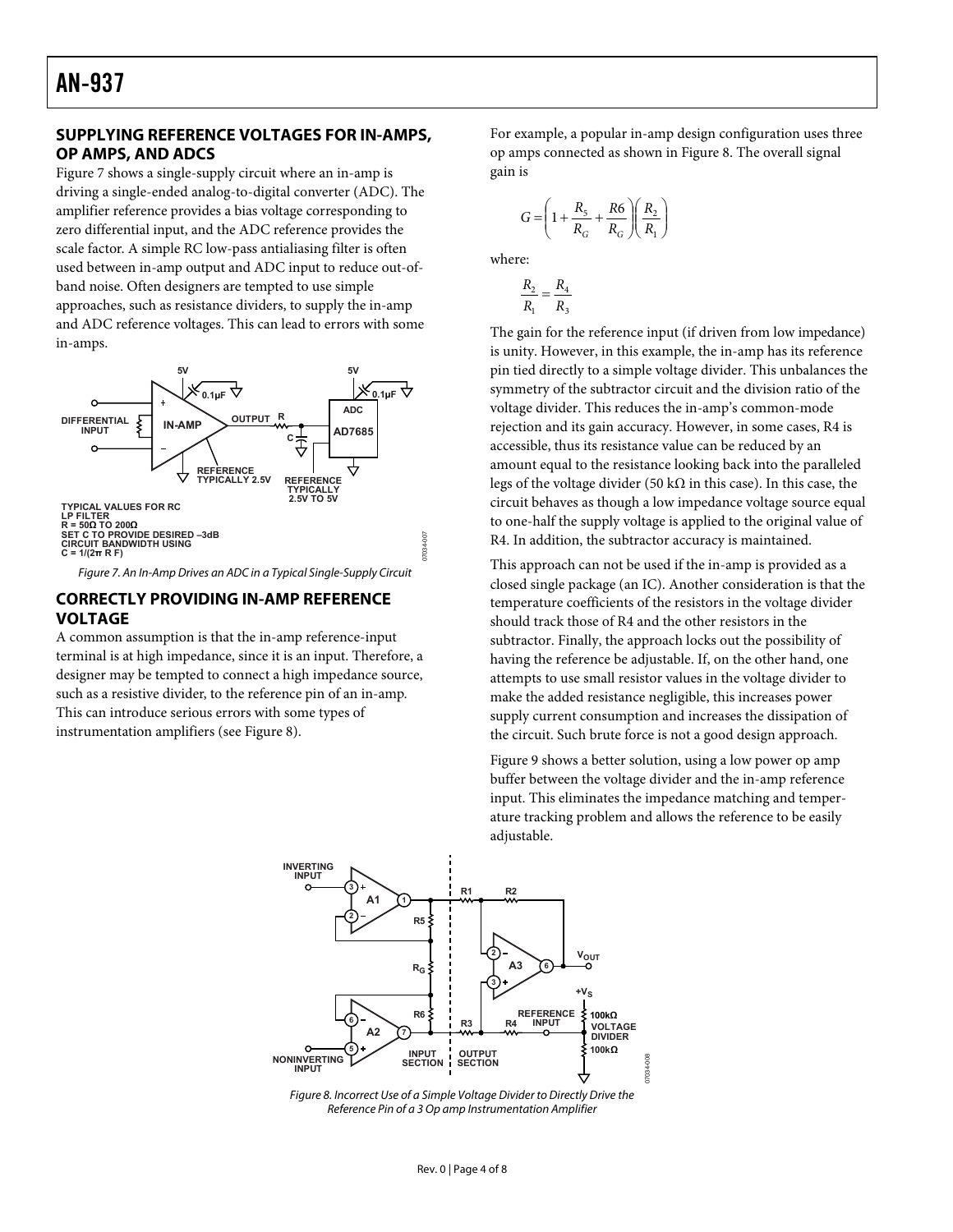<span id="page-4-0"></span>

Figure 9. Driving the Reference Pin of an In-Amp from the Low Impedance Output of an Op Amp

#### <span id="page-4-1"></span>**PRESERVING PSR WHEN AMPLIFIERS ARE REFERENCED FROM THE SUPPLY RAIL USING VOLTAGE DIVIDERS**

An often-overlooked consideration is that any noise, transients, or drift of power supply voltage, V<sub>s</sub>, fed in through the reference input adds directly to the output, attenuated only by the divider ratio. Practical solutions include bypassing and filtering, and even generating the reference voltage with a precision reference IC, such as the ADR121, instead of tapping off V<sub>s</sub>.

This consideration is important when designing circuits with both in-amps and op amps. Power supply rejection (PSR) techniques isolate an amplifier from power supply hum, noise, and any transient voltage variations present on the power rails. This is important because many real world circuits contain, connect to, or exist in environments that offer less than ideal supply voltage. In addition, ac signals present on the supply lines can be fed back into the circuit, amplified, and, under the right conditions, stimulate a parasitic oscillation.

<span id="page-4-2"></span>Modern op amps and in-amps provide substantial low frequency power supply rejection as part of their design. This is something that most engineers take for granted. Many modern op amps and in-amps have PSR specs of 80 dB to over 100 dB, reducing the effects of power supply variations by a factor of 10,000 to 100,000. Even a modest PSR specification of 40 dB isolates supply variations from the amplifier by a factor of 100. Nevertheless, high frequency bypass capacitors (such as those in [Figure 1](#page-0-0) through [Figure 7](#page-3-1)) are always desirable and often essential. In addition, when designers use a simple resistance divider on the supply rail and an op amp buffer to supply a reference voltage for an in-amp, any variations in power supply voltage are passed through this circuitry with little attenuation and add directly to the in-amp output level. Therefore, unless low-pass filtering is provided, the normally excellent PSR of the IC is lost.

In [Figure 10](#page-4-2), a large capacitor is added to the voltage divider to filter its output from power supply variations and preserve PSR. The −3 dB pole of this filter is set by the parallel combination of R1/R2 and Capacitor C1. The pole should be set approximately 10 times lower than the lowest frequency of concern.



The cookbook values shown in [Figure 10](#page-4-2) provide a −3 dB pole frequency of approximately 0.03 Hz. The small (0.01 μF) capacitor across R3 minimizes resistor noise.

The filter takes time to charge up. Using the cookbook values, the rise time at the reference input is several time constants (where  $T = R_3C_f = 5$  s), or about 10 to 15 seconds.

The circuit in [Figure 11](#page-5-1) offers a further refinement. In this case, the op amp buffer operates as an active filter, which allows the use of much smaller capacitors for the same amount of power supply decoupling. In addition, the active filter can be designed to provide a higher Q and thus give a quicker turn-on time.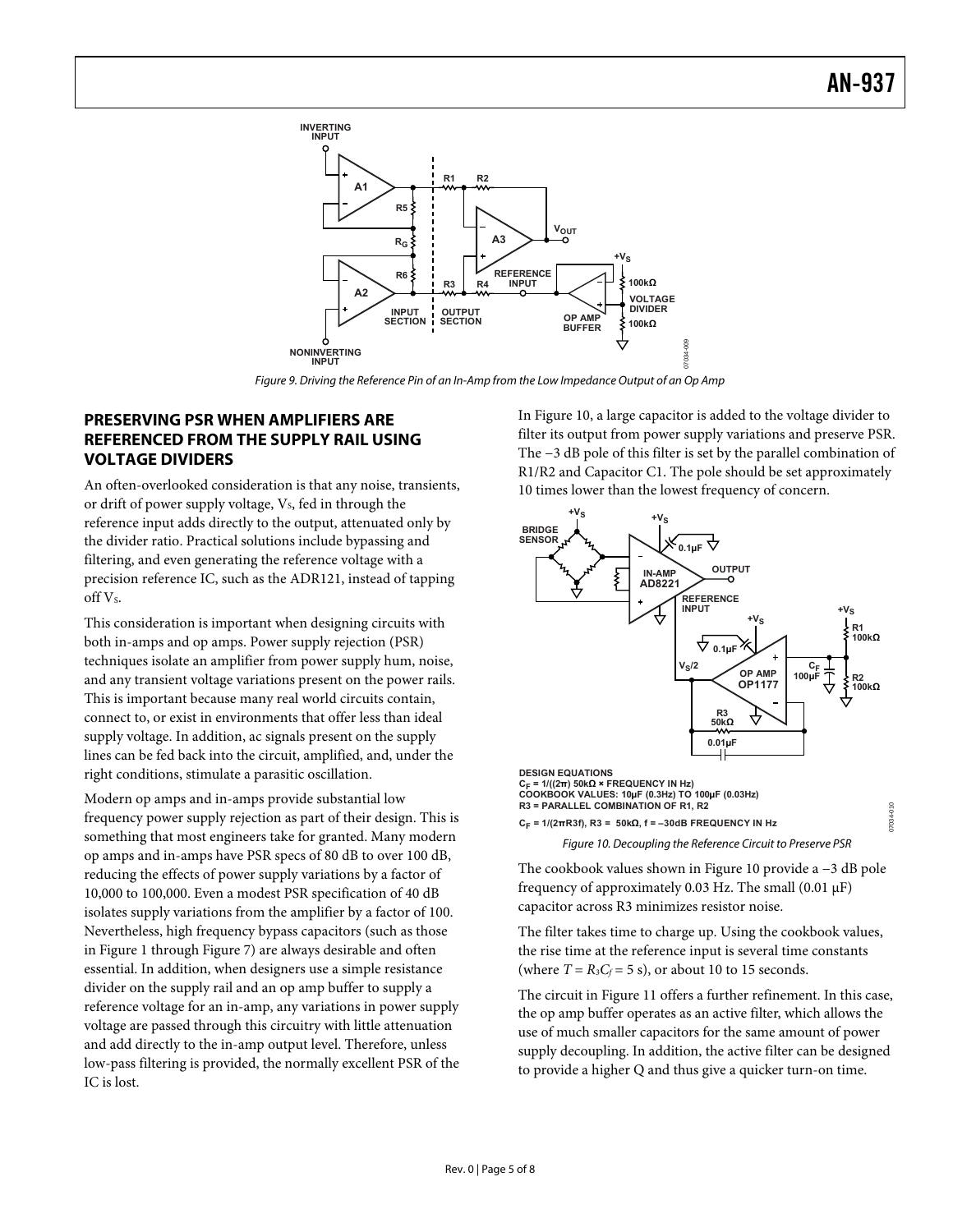### <span id="page-5-0"></span>AN-937

This circuit was tested with the component values shown in [Figure 11](#page-5-1), with 12 V applied, and a 6 V filtered reference voltage provided to the in-amp. A 1 V p-p sine wave of varying frequency was used to modulate the 12 V supply, with the inamp gain set to unity. Under these conditions, as frequency was decreased, no ac signal was visible on an oscilloscope, at VREF, or at the in-amp output, until approximately 8 Hz. Measured supply range for this circuit ranged from 4 V to greater than 25 V, with a low level input signal applied to the in-amp. Circuit turn-on time was approximately two seconds.

#### **DECOUPLING SINGLE-SUPPLY OP AMP CIRCUITS**

Single-supply op amp circuits require biasing of the input common-mode level to handle the positive and negative swings of ac signals. When this bias is provided from the power supply rail using voltage dividers, adequate decoupling is required to preserve PSR.

A common, though incorrect, practice is to use a  $100 \text{ k}\Omega/100$ kΩ resistor divider with a 0.1 μF bypass capacitor to supply  $V<sub>S</sub>/2$  to the noninverting pin of the op amp. Using these values, power supply decoupling is often inadequate because the pole frequency is only 32 Hz.





<span id="page-5-2"></span><span id="page-5-1"></span>

Midband Gain =  $1 + R2/R1$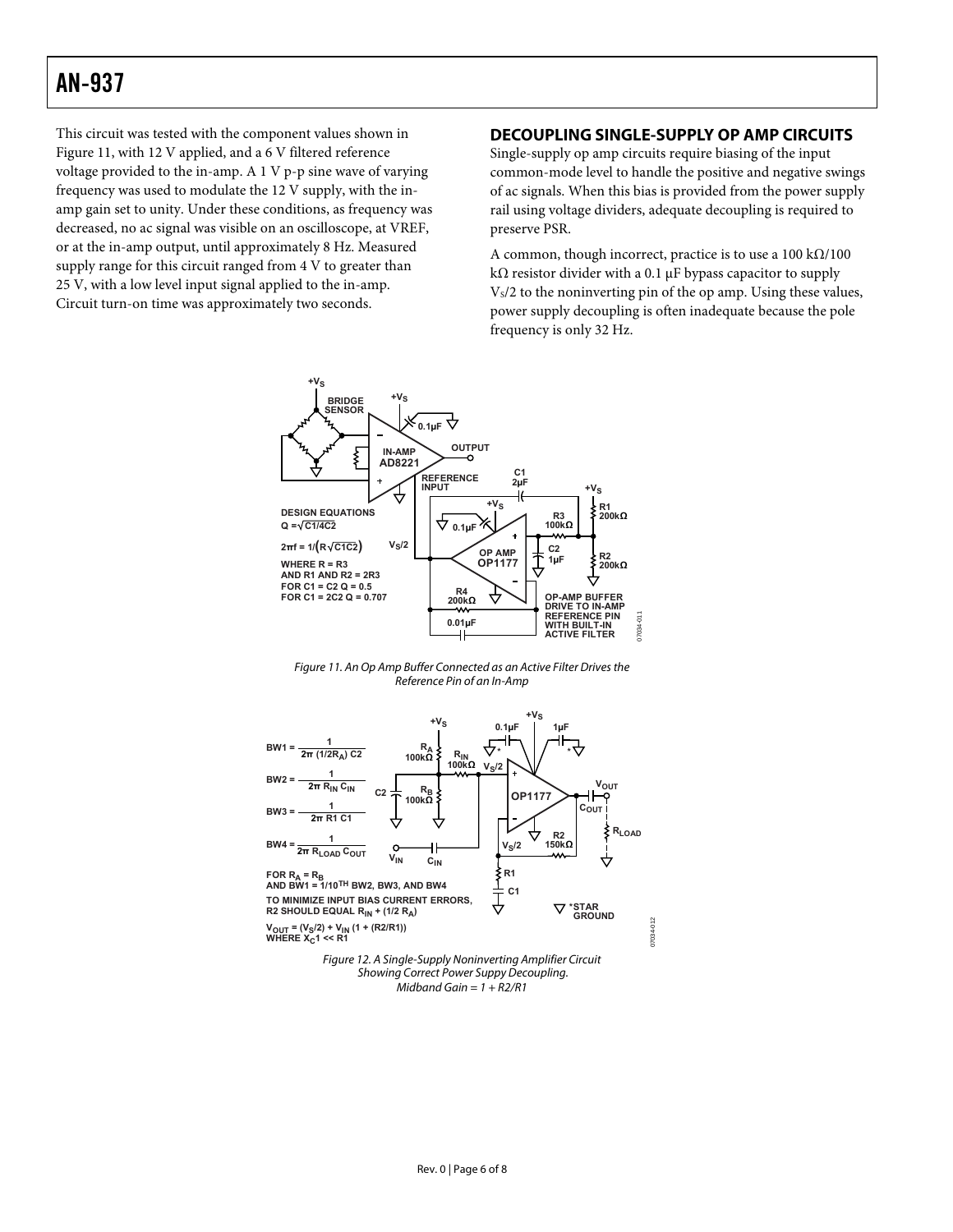Circuit instability (motor boating) [Figure 12](#page-5-2) (noninverting) and [Figure 13](#page-6-0) (inverting) show circuits to accomplish  $V_s/2$ decoupled biasing for best results. In both cases, bias is provided at the noninverting input, feedback causes the inverting input to assume the same bias, and unity dc gain

biases the output to the same voltage. Coupling Capacitor C1 rolls the low frequency gain down toward unity from BW3.

A good rule of thumb when using a 100 kΩ/100 kΩ voltage divider, as shown in [Figure 12](#page-5-2), is to use a C2 value of at least 10 μF for a 0.3 Hz −3 dB roll-off. A value of 100 μF (0.03 Hz pole) should be sufficient for practically all circuits.

<span id="page-6-0"></span>